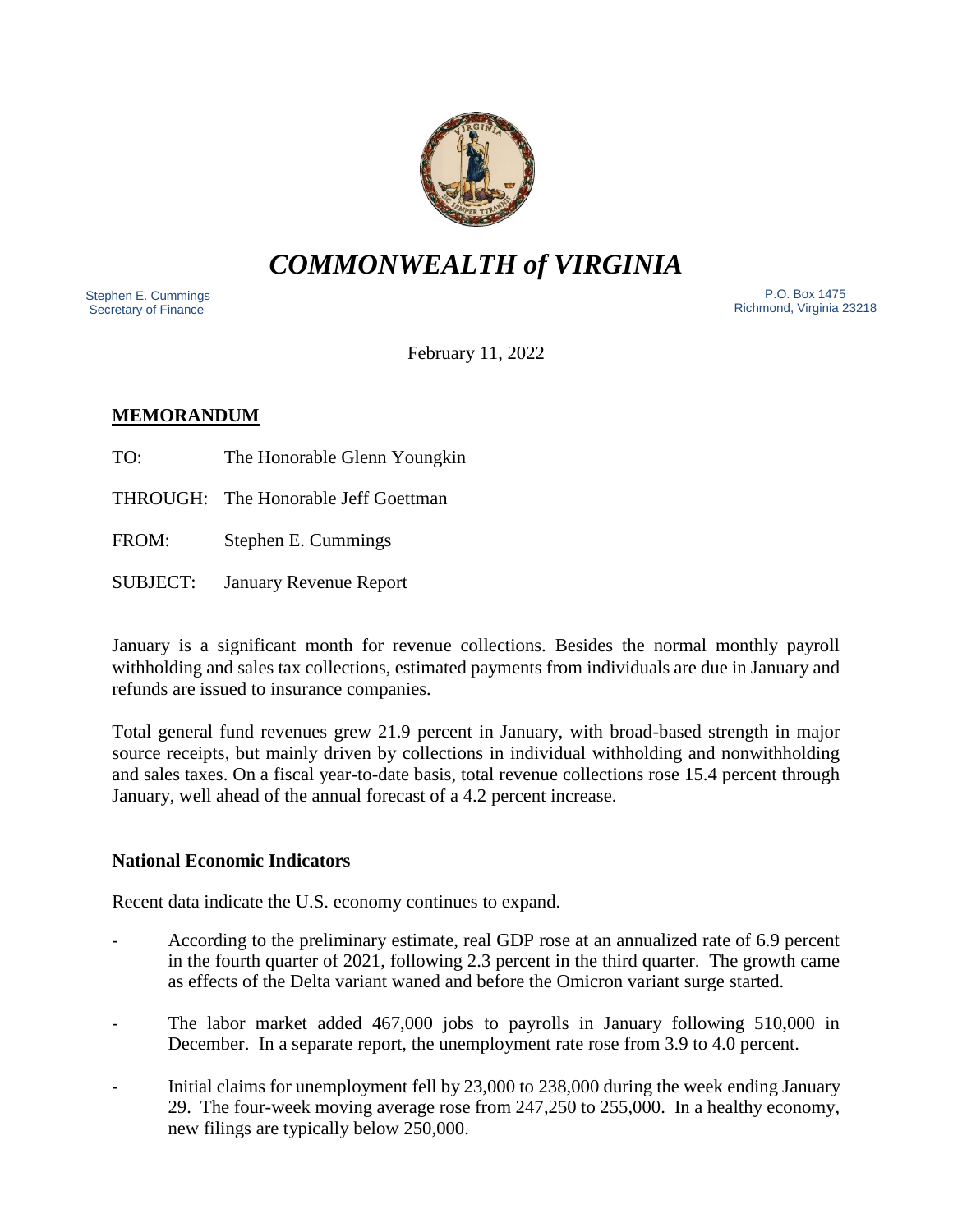February 11, 2022 Page 2 of 4

- The Conference Board's index of leading indicators rose 0.8 percent in December to 120.8, and follows growth of 0.7 percent in November.
- The Conference Board's index of consumer confidence fell from 115.2 to 113.8 in January. Both the current conditions and expectations components declined for the month.
- The Institute of Supply Management index fell from 58.8 to 57.6 in January, although it remains above the neutral threshold of 50.0. Supply chain disruptions continue to weigh on U.S. manufacturing.
- The CPI rose 0.5 percent in December and stands 7.0 percent above December of last year. Core inflation (excluding food and energy prices) rose 0.6 percent and stands 5.5 percent above a year ago.
- At its January meeting, the Federal Reserve left the federal funds target rate unchanged at the range of 0.0 to 0.25 percent.

### **Virginia Economy**

In Virginia, payroll employment rose 2.8 percent in December from December of last year. Employment in Northern Virginia rose by 3.8 percent; Hampton Roads rose 1.2 percent, Richmond-Petersburg rose 0.2 percent; and the balance of the state increased 4.1 percent. The seasonally adjusted unemployment rate fell 0.2 percentage point to 3.2 percent and stands 2.4 percentage points below a year ago.

The Virginia Leading Index jumped 2.5 percent in December after rising 0.6 percent in November. All components of the Virginia Leading Index: the U.S. leading index, auto registrations, initial claims, and future employment improved in December. The index for Northern Virginia declined in December while the indexes for the remaining ten metro areas increased.

#### **January Revenue Collections**

Total general fund revenues grew 21.9 percent in January, with broad-based strength in major source receipts, but mainly driven by collections in individual withholding and nonwithholding and sales taxes. On a fiscal year-to-date basis, total revenue collections rose 15.4 percent through January, well ahead of the annual forecast of a 4.2 percent increase.

*Net Individual Income Tax (69% of general fund revenues)*: Through January, collections of net individual income tax rose 12.7 percent from the same period last year, ahead of the annual estimate of 3.6 percent growth. Performance in each component of individual income tax is as follows:

*Individual Income Tax Withholding (57% of general fund revenues)*: Collections of payroll withholding taxes rose 17.5 percent for the month. Year-to-date, collections have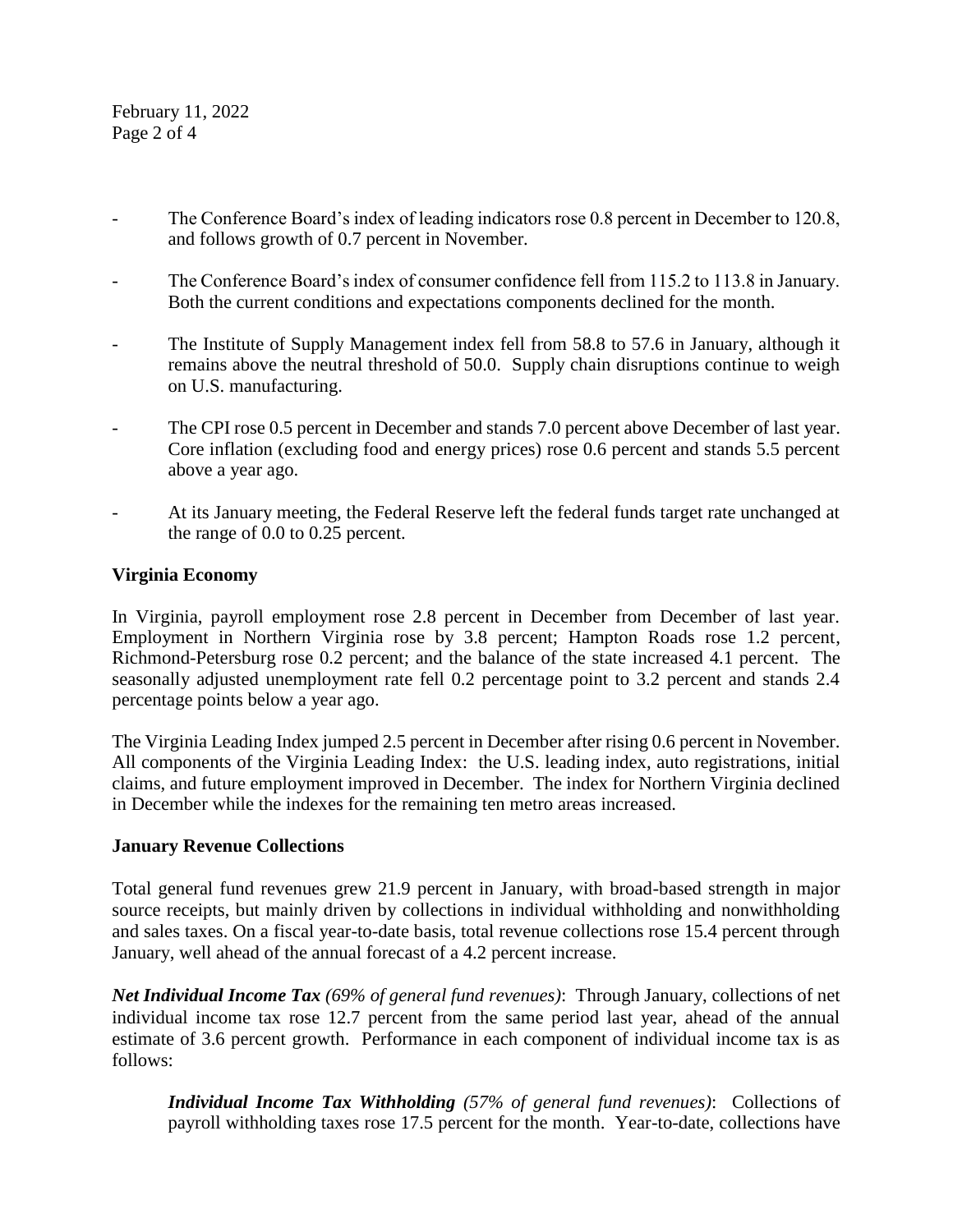February 11, 2022 Page 3 of 4

> risen 11.4 percent from the same period last year, ahead of the annual estimate of 5.9 percent growth.

> *Individual Income Tax Nonwithholding (20% of general fund revenues)*: Collections in nonwithholding were \$728.0 million compared with \$576.2 million in January of last year, an increase of 26.4 percent.

> December and January are significant months for collections in this source, and receipts can be distorted by the timing of payments. Taxpayers have until January 15 to submit their fourth estimated payment for tax year 2021 and some of these payments are typically received in December so the two months must be considered together to assess growth. Receipts of nonwithholding for the two-month period of January-December increased 27.2 percent from last year.

> Year-to-date, collections in nonwithholding grew by 8.1 percent, ahead of the annual estimate of a 0.2 percent decline.

> *Individual Income Tax Refunds*: In January, the Department of Taxation issued \$38.0 million in refunds compared with \$37.1 million in January of last year, a 2.4 percent increase. The main income tax filing season begins in February.

*Sales Tax (17% of general fund revenues)*: Collections of sales and use taxes, reflecting December sales, rose 19.9 percent in January. The combined December and January receipts, representing the bulk of the holiday shopping season, were 18.3 percent above the same period last year. On a year-to-date basis, collections of sales and use taxes have risen 15.7 percent, ahead of the annual estimate of 6.3 percent growth.

*Corporate Income Tax (7% of general fund revenues)*: Collections of corporate income taxes were \$61.5 million in January, compared with receipts of \$49.3 million in January of last year. On a year-to-date basis, collections have increased 55.0 percent compared with the forecast of 13.6 percent growth.

*Wills, Suits, Deeds, Contracts (2% of general fund revenues)*: Collections of wills, suits, deeds, and contracts – mainly recordation tax collections – were \$51.5 million in January, compared with \$46.9 million in January of last year, an increase of 9.7 percent. On a year-to-date basis, collections are up 3.0 percent, ahead of the annual forecast of a 12.6 percent decline.

*Insurance Premiums (2% of general fund revenues)*: Chapter 986, 2007 Acts of the Assembly required that \$180.7 million of collections in this source to be transferred to the Transportation Trust Fund in fiscal year 2022 before making any deposits to the general fund. The required transfer was completed in December.

January was a negative month in this source as the typical refunds were issued to insurance companies. Year-to-date collections of taxes on insurance premiums were \$75.3 million through January, compared with \$46.1 million in the same period last year.